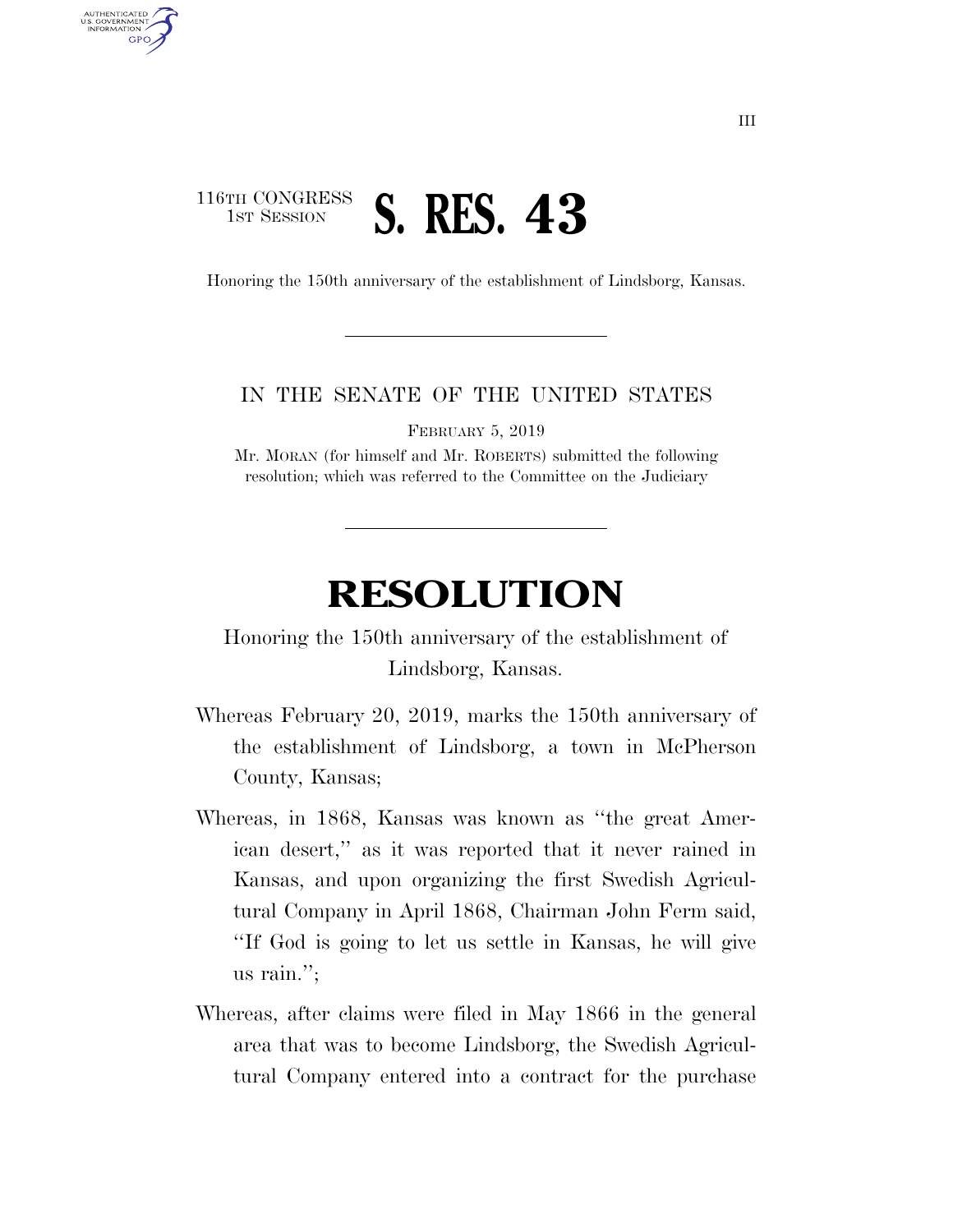of 16,000 acres of land from the Kansas-Pacific Rail Road Company;

- Whereas, in December 1868, a call to Sweden for settlers was sent and a promising young pastor named Dr. Olof Olsson was chosen to lead a large group of settlers the next spring;
- Whereas, on January 20, 1869, the Swedish Agricultural Company settled the site that was to become Lindsborg and the development of the land and farming commenced;
- Whereas, the Swedish Agriculture Company, with several members of the Company having "Lind" in their surname, determined the name of the settlement to be ''Lindsborg'' on February 20, 1869, and, the members having fulfilled their role, the Swedish Agricultural Company was dissolved shortly thereafter;
- Whereas Pastor Olof Olsson and a group of 100 Swedish immigrants from the Värmland province of Sweden arrived at the settlement on June 27, 1869;
- Whereas Lindsborg is widely known as ''Little Sweden'' due to its Swedish traditions and population of Swedish immigrants;
- Whereas the Sesquicentennial Festival Committee for Lindsborg has declared the theme for 2019 to be ''Sweden to the Plains—Living the Legacy'';
- Whereas Svensk Hyllningsfest is a biennial festival celebrating the Swedish heritage of Lindsborg with arts and crafts, special foods, ethnic music, traditional folk dance and dress, and other Swedish entertainment;